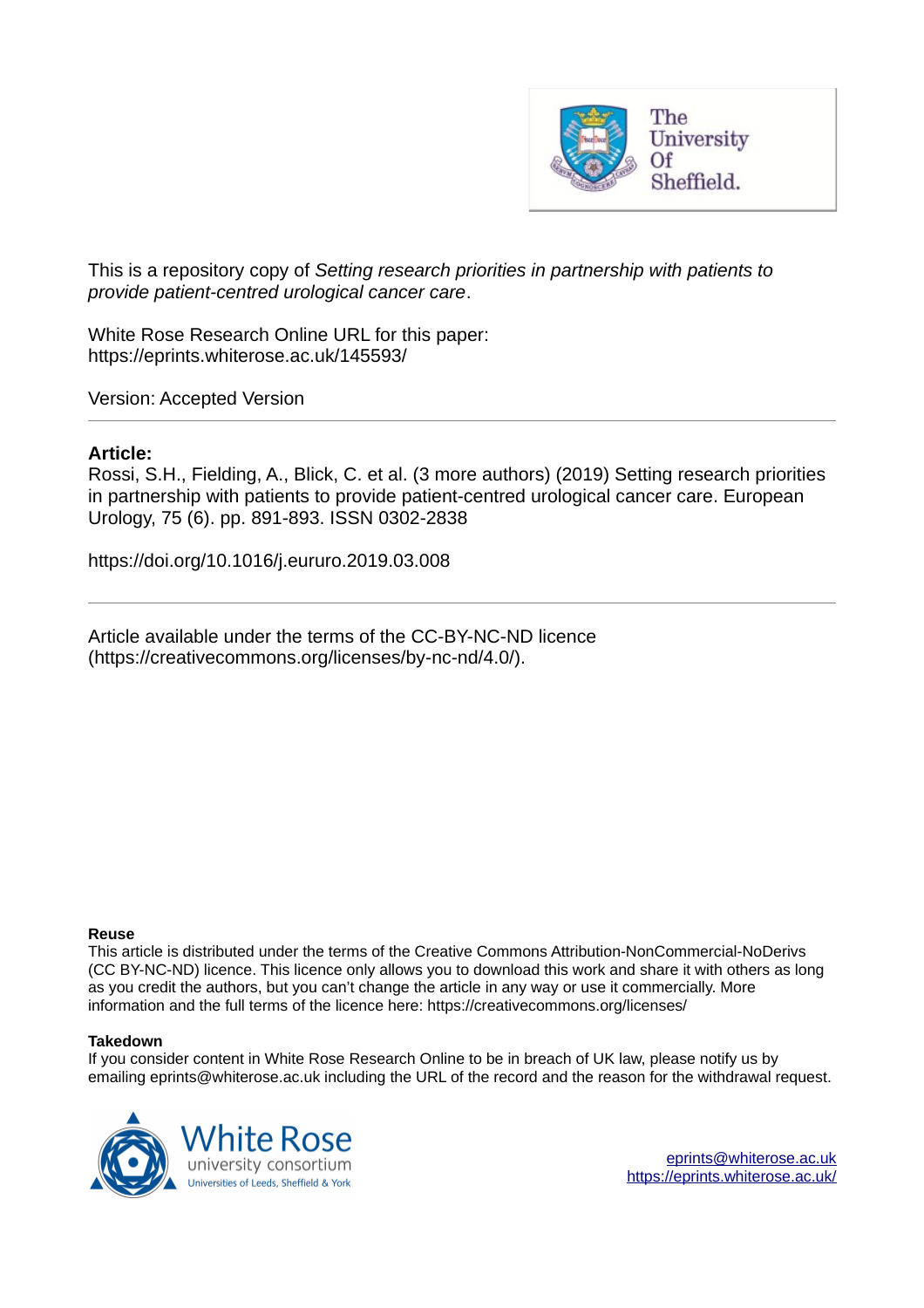### **Setting research priorities in partnership with patients to provide patient-centred urological cancer care**

Sabrina H. Rossi<sup>a</sup>, Alison Fielding<sup>b</sup>, Christopher Blick<sup>c</sup>, Catherine Handforth<sup>d</sup>, Janet E. Brown<sup>d,\*</sup>, Grant D. Stewart<sup>a,\*</sup>

- (a) Department of Surgery, University of Cambridge, Addenbrooke's Hospital, Cambridge Biomedical Campus, Cambridge, UK
- (b) National Cancer Research Institute Bladder and Renal Cancer Clinical Studies Group
- (c) Harold Hopkins Department of Urology, Royal Berkshire Hospital, Reading, UK
- (d) Academic Unit of Clinical Oncology and Cancer Clinical Trials Unit, Weston Park Hospital,

University of Sheffield, UK \*Joint senior authors

Corresponding author: Mr G.D. Stewart Department of Surgery, University of Cambridge, Addenbrooke's Hospital, Cambridge Biomedical Campus, Cambridge, UK Email: [gds35@cam.ac.uk](mailto:gds35@cam.ac.uk)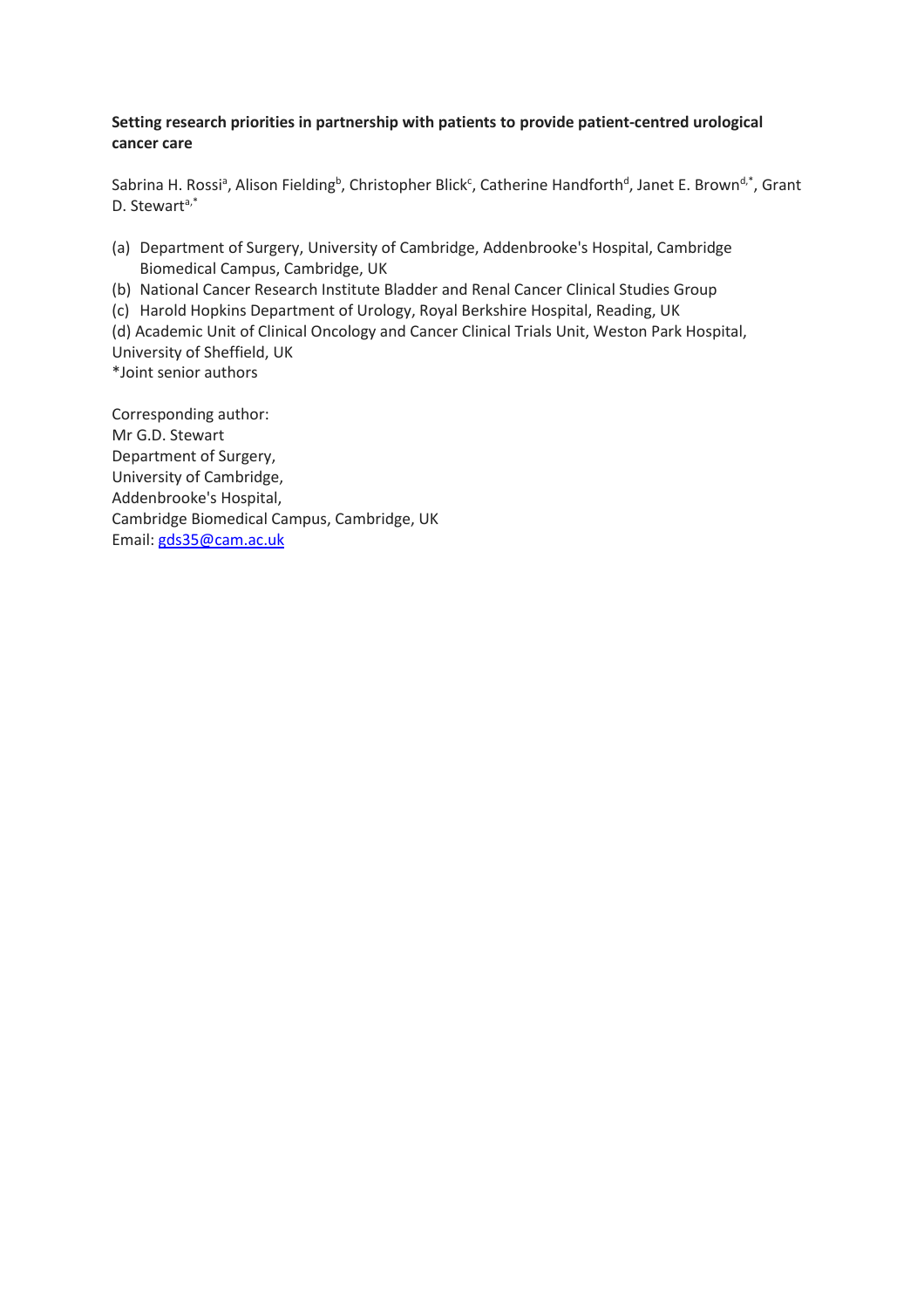There is a growing body of work advocating that research funding should be matched to the societal burden of a disease, which goes beyond simple mortality measures. Renal cell carcinoma (RCC) is a good example of this problem. RCC contributes to a greater average number of years of life lost (a measure of cancer burden dependent on patient age at death and the number of deaths at each age) than other urological, colorectal and haematological cancers (1). Despite its increasing prevalence, RCC receives a disproportionately small fraction of the cancer research budget across the UK, USA and Australia (1,2). It follows that research priorities should be identified using transparent and rigorous methodology, to maximise output, avoid research waste and enable international collaboration (3). Furthermore, there is a well-documented discrepancy between the prioritisation of the research agenda by patients and researchers (4). As such, patient and carer participation in priority setting is crucial. The James Lind Alliance (JLA) was developed to facilitate researcher, carer and patient collaboration within Priority Setting Partnerships using standardised methods (5). A number of national and international organisations, including the UK National Cancer Research Institute (NCRI) and the National Institute for Health Research (NIHR), have emphasised consumer participation in priority setting as key goals within their strategic agenda and they collaborate with the JLA to achieve this (6,7). This has sparked international efforts to establish robust research priorities in a number of cancer types. A highly successful initiative identified research gaps in breast cancer in 2008 and was updated in 2013 (8). This work has led to tangible research advances, and the source manuscript has been cited nearly 150 times (8). This has been followed by research gap analyses in other disease areas. including colorectal cancer.

We established the Renal Cancer Gap Analysis Collaborative with the aim of developing a consensus statement regarding research priorities in RCC. The collaborative was composed of clinicians, researchers, patients and carers and the results have been published in a recent issue of *European Urology Focus* (9). We included the full spectrum of RCC from curative to metastatic disease. The project consisted of two phases: in phase I, research gaps (RGs) were identified and in phase II, RGs were scored through a multistep Delphi process to achieve consensus regarding the most critical. In phase I, 44 key opinion leaders from five different European countries (UK, Portugal, France, Sweden and the Netherlands) submitted literature reviews on 24 key themes, across the RCC disease spectrum. The reviews were summarised in plain English and distributed amongst patients with RCC and carers, via the charity Kidney Cancer UK. Group discussions involving disease experts and patients as well as detailed one-to-one interviews with patients were undertaken. Following three consensus meetings amongst clinicians and patients, 39 RGs were identified for inclusion in phase II. Subsequently, experts (N=82) scored these gaps on a 9-point scale (1-3: Not important; 4-6: Important; 7-9: Critical) during three online Delphi surveys. The surveys aimed to reach a consensus, defined as ≥ 70% agreement by experts. Patients reviewed the results of the Delphi surveys and provided feedback. This work has resulted in the identification of fourteen crucial RGs, across a broad range of RCC themes (Figure 1).

Patient and carer involvement throughout this work was critical. Indeed, our work identified different RGs to a previous RCC initiative not directly involving patients, which placed greater emphasis on understanding tumour biology, genomic and epigenetic factors and epidemiology (10). Conversely, initiatives in which patient participation was central, uncovered RGs across similar overarching themes highlighted by our work, including early detection, personalised patient management and follow up (11). Research gaps deemed crucial in our work focus on maximising quality of life and managing often overlooked groups, such as individuals with reduced performance status and rarer RCC subtypes. Furthermore, the inclusion of qualitative data obtained through patient interviews was crucial in highlighting important RGs pertinent to topics which are often overlooked by researchers; such as patient education, improved patient-doctor communication, mental health, the influence of social media and support groups. Independent patient surveys have highlighted the significance of these issues for patients with RCC and carers (12).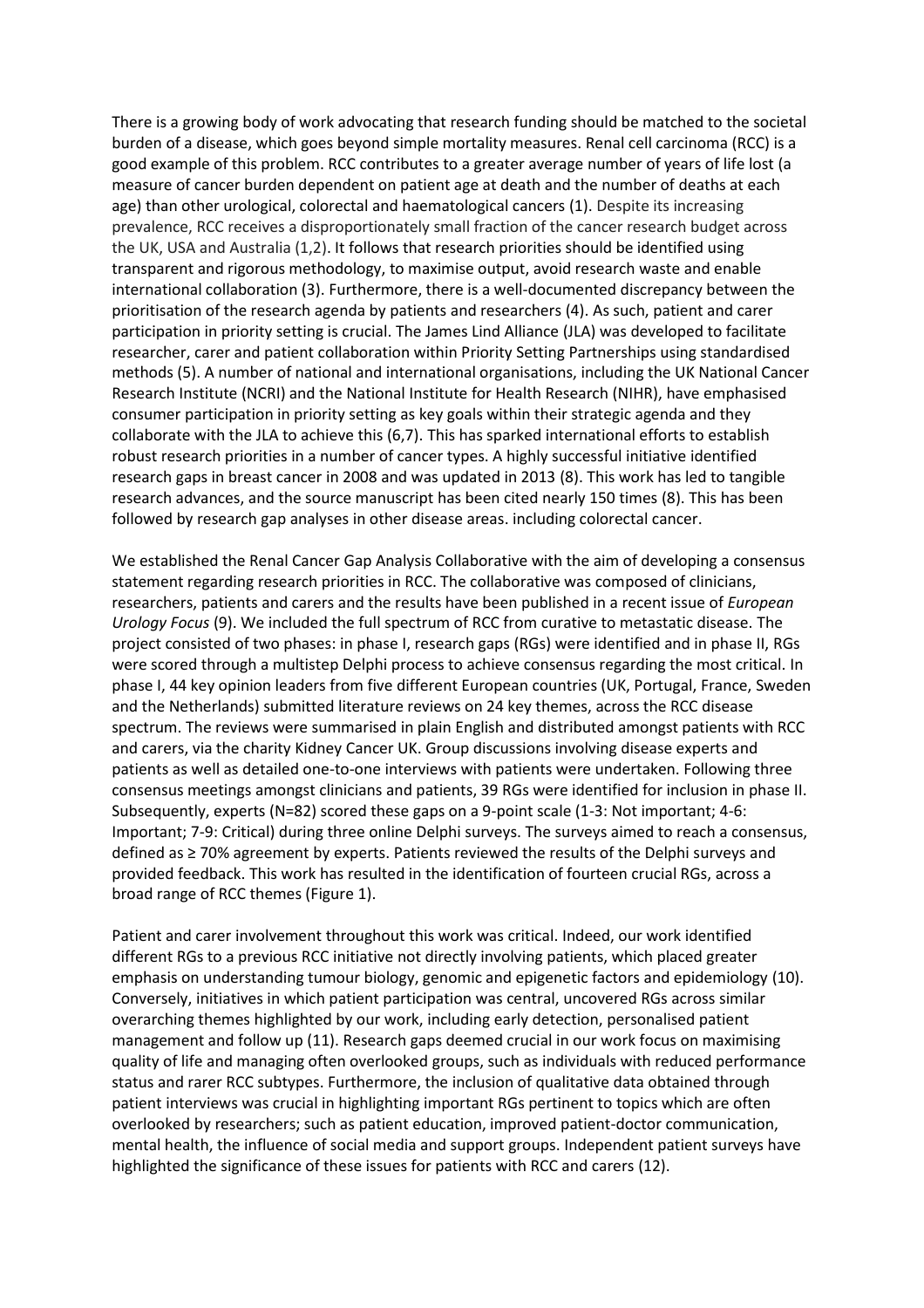Enabling effective patient/carer input requires investment from both clinicians and consumers. With appropriate training and support, expert patients can develop a deep understanding of the research process whilst retaining a connection to the realities of patients' concerns. It remains important to have wider consultations reaching a cross-section of the patient community. For this, patients need plain language summaries and facilitators able to guide deeper discussions. Patient groups and charities are a useful means to achieve this input. Technology brings opportunities for involving patients much more easily. Established patient online networks can offer rapid access to patients willing to undertake surveys and review content and a conduit to communicate about research design, delivery and dissemination. Engagement with patient advocates with good links to these networks provides an ongoing real-time insight into emerging issues impacting research needs. Smartphone technology enables PROMS and quality of life data to be easier to collect. Consultation with a broader selection of patients who may not be internet enabled is important and can be facilitated by both clinicians and patient networks.

The work described in this month's issue of *EU Focus* represents the most contemporary and systematic priority setting initiative in RCC to date, focusing on a European setting (9-11). Although the majority of participants represent a UK and European setting, a Canadian project published in *European Urology* identified overlapping research priorities suggesting these may be common to all Western settings (11). Further research should focus on fostering international collaborations to bridge the research gaps identified; as well as evaluating geographical variation between international research needs. The process of priority setting should be continuous as research advances in one domain may shift the future balance of relative importance for patients and researchers. The identification of research priorities, involving consumer representatives and using standardised methods, should be a key goal for all cancer types.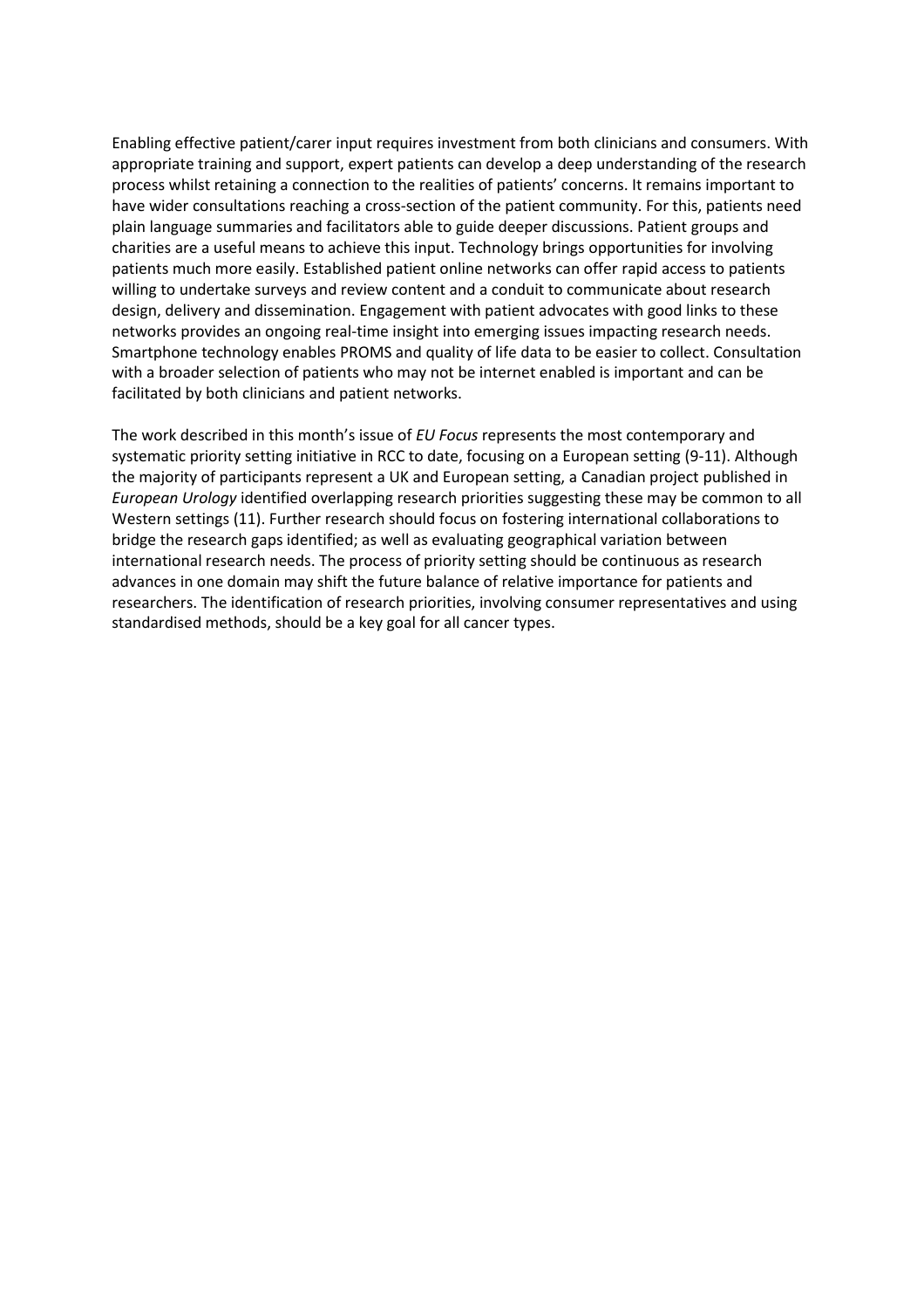Figure 1: The fourteen critical research gaps identified, and how these are aligned to the main themes/stages along the RCC patient journey, from small renal masses to metastatic disease. The figure demonstrates the percentage of participants that scored the research gap as "Critical" in the Delphi survey. The asterisks indicate during which iteration consensus was achieved (i.e. \*= consensus achieved in the first survey; \*\*= second survey; \*\*\*=third survey).